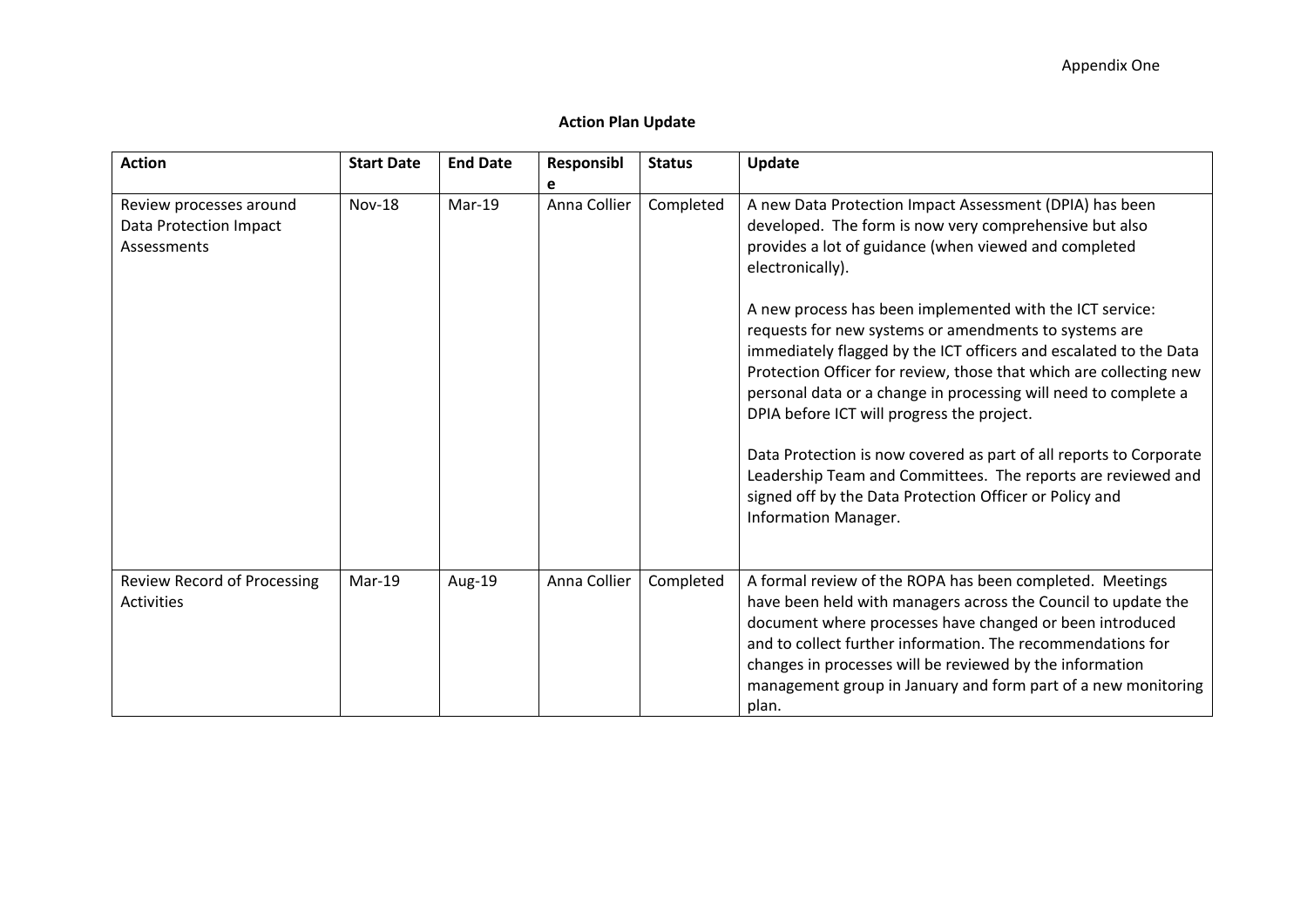| <b>Review Retention Schedules</b>                    | Mar-19   | Aug-19  | Anna Collier        | Underway,<br>estimated<br>completion<br>date<br>October<br>2020 | As part of the ROPA review retention schedules are also being<br>checked and updated. Retention schedules not on the ROPA will<br>be reviewed during 2020<br>A project on email retention is also being undertaken.                                                                                                                                                                                                                                |
|------------------------------------------------------|----------|---------|---------------------|-----------------------------------------------------------------|----------------------------------------------------------------------------------------------------------------------------------------------------------------------------------------------------------------------------------------------------------------------------------------------------------------------------------------------------------------------------------------------------------------------------------------------------|
| Review and update<br>information Asset Register      | Mar-19   | Aug-19  | Anna Collier        | Not<br>Started,<br>completion<br>date<br>December<br>2020       | A review of the Information Asset Register has been postponed<br>due to staff capacity. This will be undertaken in 2020.                                                                                                                                                                                                                                                                                                                           |
| <b>Review Information Sharing</b>                    | $May-19$ | Jul-19  | Anna Collier        | Completed                                                       | A draft information sharing policy and supporting documentation<br>including information checklist, agreement and guidance have<br>been developed. These will agreed by the Information<br>Management Board in January.<br>Existing agreements outside of the Kent and Medway Sharing<br>Agreement will be reviewed in accordance with the new policy<br>when it signed off. Training will be given to staff on the new<br>policy in the new year. |
| Review of training needs<br>ensuring cultural change | Feb-19   | Sept-19 | Angela<br>Woodhouse | Completed                                                       | Further training has been identified and undertaken by the DPO<br>and the Policy and Information team to increase understanding in<br>some specific DPA areas. Service specific training sessions have<br>been given as well as training for new starters, in high risk service<br>areas. Further training is planned on information sharing in the<br>new year. An ongoing review is now considered business as usual                             |